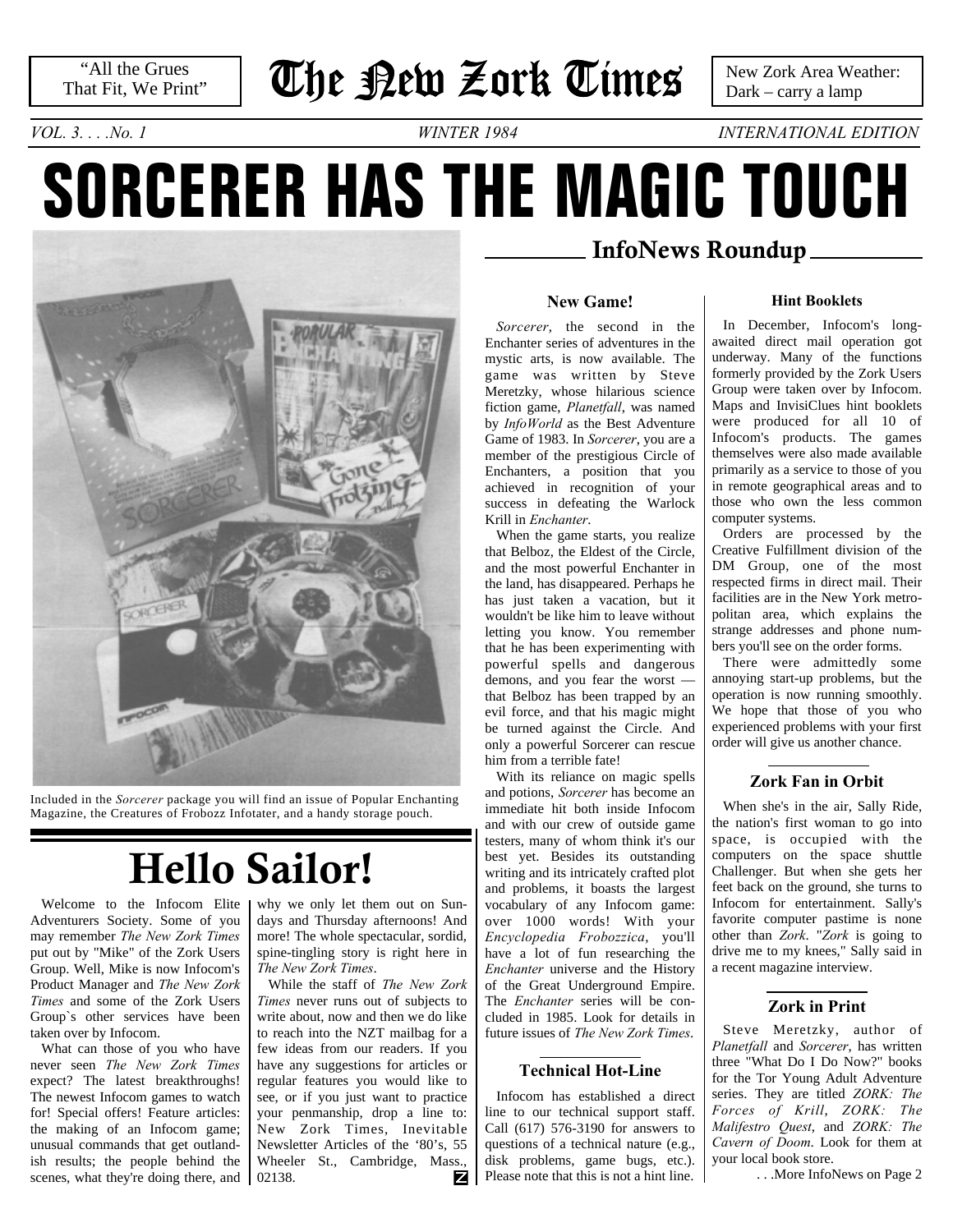# **Call the Exterminator**

Despite our best honing efforts, some pretty funny bugs have made it out into the marketplace. Here's a run-down of some of the most embarrassing and hilarious bugs on record. Note of caution: If you haven't finished a particular game, we'd advise against reading the associated paragraph.

## **ZORK I**

There is an obscure container bug that is probably in every single version of the game. A while back, we were wondering what would happen if you have two large containers, and you tried putting them inside each other. So, we went into *Zork I*, put the coffin inside the raft, and then said PUT RAFT IN COFFIN. They both disappeared!

*Zork I*, being our oldest game, contains some classic InfoBugs in its early version. Shaking any nonempty open container may cause a crash. You "bump your head on the river" if you try to enter it. And saying GO <SOMETHING>, such as GO ROPE, may send you into a totally bizarre location.

## **ZORK II**

One of the funniest bugs ever discovered was that you could "talk" to various objects in *Zork II*, such as the aquarium. A command like AQUARIUM, WEST would elicit the response, "The aquarium leaves the room." One player led the aquarium halfway across the dungeon in search of the solution to a problem.

#### **ZORK III**

Possibly the most embarrassing bug ever released occurs at the very end of the earliest version of this game. If you are carrying the sword in Prison Cell number four when the Dungeon Master pushes the button on the Parapet, the game crashes. This happens because the sword's routine checks adjoining rooms to know whether to glow, and the relocated Prison Cell had two different NORTH exits. The reason none of the testers ever found this bug was because they all used the sword to block the beam of light, and therefore never brought it as far as the Prison Cell!

A really fun bug occurs when you enter the dungeon, drop one of the seven items necessary for admission,

and then knock on the dungeon door FROM THE INSIDE! The Dungeon Master will tell you you're not ready and send you back to the Button Room, but also follow you! You can then lead him all over the game, and even strand him in the *Zork I* area, if you're clever.

In an early version of the game, you could carry a light source across the lake inside the chest, thus avoiding using the viewing table to get the grue repellent, and consequently finishing the game with only 6 of the 7 points. Since this bug was fixed, we've had people call up, saying "but my friend says the way to get to the Key Room is to bring a light source across the lake inside the chest"!

#### **STARCROSS**

Speaking of talking to inanimate objects, this bug is rampant in early versions of *Starcross*. A simple (though totally unintended) solution to the red rod problem is to say NEST, DROP ROD. The game replies "Dropped." Ouch. Along the same lines, one player was trying to turn the beam of energy off in the Laboratory, and said BEAM, OUT. The game's response: "The beam leaves the room."

Try this one: go to the top of the tree and say THROW HANDS. If you have an early version, *Starcross* replies "The pair of hands sails away, drifting in a long arc towards the ground."

#### **DEADLINE**

Well, there's the first floor bathroom door that was difficult to open. If you said OPEN DOOR, you were asked "Which door do you mean, the door or the south closet door."

A bug that (thankfully) only a few people have managed to duplicate is the strange case of the two Dunbars — the corpse lying upstairs in the bedroom, and the live Dunbar wandering around as though nothing strange has happened!

Finally, here's a personal favorite. Sit down on a piece of furniture, such as the couch or a bed. Then say (something like) BAXTER, TELL ME ABOUT MARSHALL ROBNER. *Deadline* replies "You can't see any me here." This one was recently voted Bug of the Year by the New England Playtesters Association (NEPA).



## **. . .More InfoNews**

#### **New Systems**

<span id="page-1-0"></span>Infocom is committed to producing versions of its software for all popular microcomputers. We are proud to announce three new systems with which Infocom software is compatible: the Kaypro II (with CP/M), MS-DOS 2.0 (with IBM compatible disk, 80 characters x 25 line screen or 40 characters x 25 line screen), and TI-99/4A (32K memory expansion, disk drive, and one of the following modules: Extended Basic, Mini-Memory, or Editor/Assembler).

Fortunately, Infocom's IBM versions were written in such a way that they run unmodified on the new PCjr.

Infocom certainly has the widest range of compatibilities of any software producer. The 17 systems are now: Apple II, Atari, Commodore 64, CP/M, DEC Rainbow or DECmate, IBM PC or PCjr, Kaypro II, MS-DOS 2.0, NEC APC, NEC

#### **YOU CAN DO IT**

Stretch your imagination a bit and try to find some spectacular bugs of your own. The finest bugs begin in the human mind! Here's an example — what would happen if you said AGAIN on the first move of the game? z PC-8000, Osborne, PDP-11, TI-99/4A, TI Professional, TRS-80 Model I, TRS-80 Model III, and Tandy 2000.

Watch *The New Zork Times* for news of new system compatibilities. Be sure to tell your friends who have been waiting to experience Infocom's interactive fiction on their (previously incompatible) systems.

## **Info Brochure**

Enclosed with this issue of *The New Zork Times* is a copy of Infocom's new product brochure, "Our Circuits, Ourselves!" We would love to hear any comments you may have about it. Address them to Mr. Delwood Bland, Infocom, 55 Wheeler St., Cambridge, MA 02138.

#### **Rumor**

We have heard a rumor that someone is planning a parody of *Zork* titled *Dork: The Mediocre Empire*.

## **So There!**

*Zork* is a registered trademark of Infocom, Inc. *Deadline*, *Starcross*, *Suspended*, *Witness*, *Planetfall*, *Enchanter*, *Infidel*, *Sorcerer*, Interlogic, and InvisiClues are trademarks of Infocom, Inc. z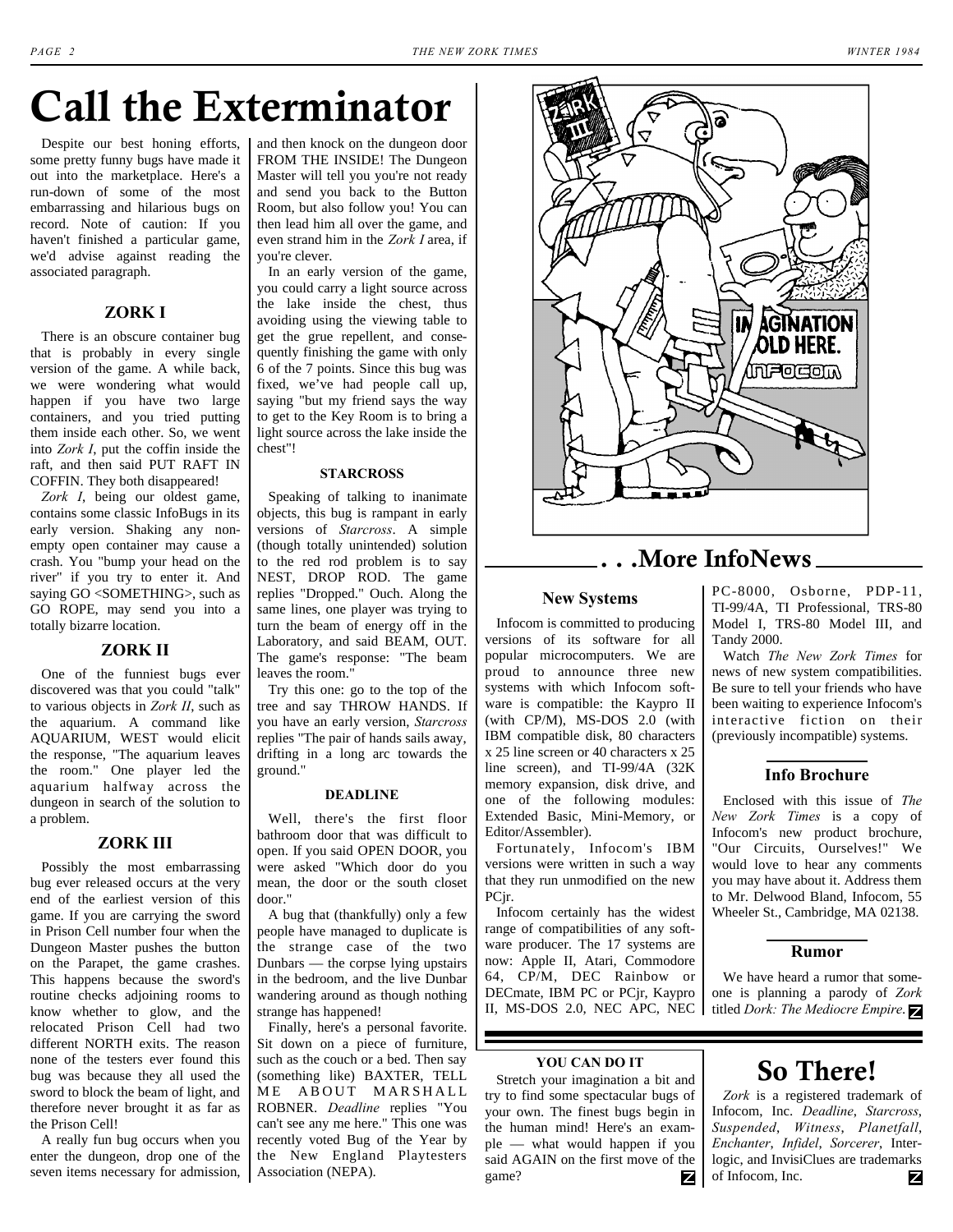# **A Zork By Any Other Name**

Have you arrested the murderer in our mystery thriller "Was It Murder?" Or found the alien artifact in "Celestus"? Or maybe met a somewhat childish robot in "Lost Planet"? No, those aren't the names of our newest games — in fact, they're rejected names for some existing ones (can you guess which?). As a player, you've probably taken the names of our games for granted. We didn't. And if you think that writing the games is tough, you should have been there when we named them.

To be honest, some names were easier than others. *Zork*, for example, was simple, since it was used by some of the founders of Infocom back in 1977, when the game was first written. At that time the only other "adventure" game was the original Adventure, and authors Marc Blank and Tim Anderson were at a complete loss in thinking up a good name for their new game. Since they wanted people to play it, and since you can't run a nameless program, they needed something quick. Blank chose *Zork*, a nonsense word commonly used at the MIT Lab for Computer Science as an allpurpose interjection. He figured that he would think of something else later, but the name stuck (he never did come up with anything better, anyway) and survives to this day.

As an aside, the original *Zork* had well over 200 rooms, a vocabulary of nearly 1000 words, and required a mainframe computer with over a megabyte of memory! Infocom's *Zork* trilogy has about twice the material of the original mainframe *Zork* in about one quarter of a megabyte. That's progress.

When Marc Blank started writing Infocom's first mystery, he tentatively called it "Was It Murder?" After all, it looked like a suicide. The name was distinctly bland, but nobody around Infocom could think of anything better (give us a break, we had only three employees). We gave the problem to our ad agency, Giardini/Russell (G/R), who came up with the name *Deadline* along with its distinctive logo.

Dave Lebling gave his science fiction scenario a working title of "A Gift From Space". Nobody's socks were knocked off, so we gave G/R another shot. They proposed five possible titles: Celestus, The Linking, Alien Intercept, Stardate: 2186, and *Starcross*. Celestus didn't have the right down-at-the-heels image for your ship's name. The Linking sounded too much like a Stephen King novel. Alien Intercept begged for a joystick. And Stardate: 2186 wasn't even good enough for a Star Trek episode. *Starcross*, however, with its reference to the stars and its similarity to the word starcrossed, had the right sort of feel, and was elected.

We did a little better internally with some of our recent games. Mike Berlyn's *Suspended* was originally called Suspension (Suspenders, affectionately) for the main character's state of suspended animation, but *Suspended* seemed to work a little better. Stu Galley's 1930's-style mystery, in which the player is actually present at the time of a murder, led us to immediately think

of the title Witness. G/R suggested changing this slightly to *The Witness*, a title more in keeping with titles in the Raymond Chandler era. *Enchanter*, written by Blank and Lebling, had its name before it was even started. It just sounded right and its only serious competition was Zork IV. A strenuous argument raged for weeks: was it a *Zork* or wasn't it. It wasn't.

*Planetfall* was titled Sole Survivor by its author, Steve Meretzky, and later shortened to just Survivor. When we discovered another game called Survivor, we decided we'd rather switch than fight. G/R went to it again and submitted a list about 30 long, their favorite of which was Lost Planet. Reaction was less than enthusiastic, not the least because it reminded two of us of the TV series, Lost in Space. Blank suggested *Planetfall* during a long, frustrating meeting — he thought he had seen it once in an SF book as a word meaning arrival on a new planet (much like landfall). Nobody really believed him, but it was never improved upon.

Our first Tale of Adventure might have been called Pyramid. Though uninspired, it was used through the game's initial testing and had a loyal following due to its descriptive nature. G/R was unimpressed and suggested *Infidel*. Infocom was unimpressed: it sounded more like something from the Crusades than an exploration for a lost pyramid. But in combination with its distinctive logo and the proposed package design, we relented. We even changed the game a bit to make it work better.

That takes us to the present. As this newsletter appears, we will be releasing the sequent to Enchanter, Spellbreaker. No that's not right — I think it's Spellbound. Or was it *Sorcerer*? I don't know, really. And I don't care. I'm just glad I'm not working on ad copy. z

## **CLASSIFIEDS**

**FOR SALE:** Twenty valuable treasures. Someone just left them in the trophy case in my living room. How about that?! Write to Ellron, White House in the Clearing, Forest of Zork 9060.

**FOR SALE:** Three-headed dog, cheap. Used to be fierce guard dog, now just slobbers over everyone. Very friendly, upkeep low — one dragon carcass a day should satisfy it. Contact Boris Flathead, Keeper of the Tomb.

**FOR SALE:** Single-person mining ship, perfect for asteroid belt. Equipped with personable navigation computer. A beauty; hate to part with it but am leaving quantum black hole biz to go on lecture circuit. Write Box 3, Ceres Station.

**WANTED:** Gardener for large estate. Last one quit in huff. Grounds include rose garden and orchard. Generous salary. Send references to Leslie Robner, 506 Lakeview Road, Maitland, CT.

**WANTED:** Authentic working Enchanter's wand. Last one stolen by upstart adventurer. Will pay top dollar. Contact Wizard of Frobozz, in Exile, Remote Corner of the Great Underground Empire 9133.

**WANTED:** More reliable manufacturer of integrated circuits. Current brand failed at inopportune moment. Please send brochure to: Ignatz Feroukin, Planetary Management Bureau, Contra, Sector 19G.